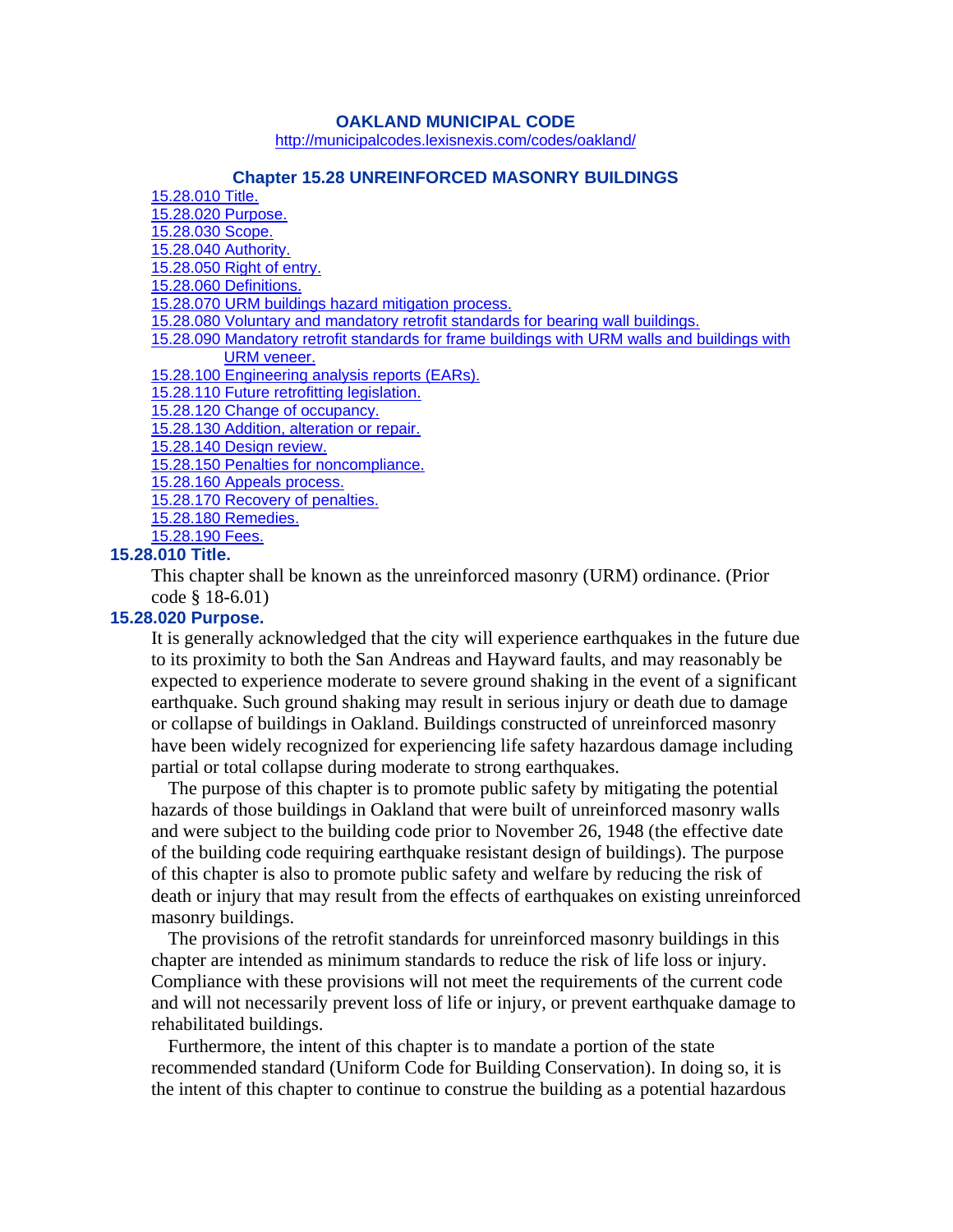building upon completion of the mandatory portion of this chapter and until such time that the building is upgraded to the Uniform Code for Building Conservation. (Prior code § 18-6.02)

# **15.28.030 Scope.**

The provisions of this chapter shall apply to all existing unreinforced masonry buildings constructed to building standards prior to the November 26, 1948 Oakland Building Code. This chapter shall not apply to any of the following:

- A. A detached Group R Division 3 Occupancy or a detached Group R Division 1 Occupancy having only five living units or less; or
- B. Accessory buildings serving Group R Division 3 Occupancies or accessory buildings serving Group R Division 1 Occupancies having only five living units or less; or
- C. A building which has been structurally upgraded after November 26, 1948 to comply with the earthquake regulation of the Oakland Building Codes in effect at the time the building permit was obtained from the city of Oakland. (Prior code § 18-6.03)

### **15.28.040 Authority.**

The Building Official or designee is authorized and directed to enforce all provisions of this chapter.

Unless otherwise noted, the provisions of the current code shall apply; however, this chapter shall not preclude the enforcement of any federal, state or other local codes, laws or ordinances.

The Building Official shall have the power to render interpretations of this chapter and to adopt and enforce rules and regulations supplemental to this chapter as he or she may deem necessary in order to clarify the application of the provisions of this chapter. Such interpretations, rules and regulations shall be in conformity with the intent and purpose of this chapter. (Prior code § 18-6.04)

### **15.28.050 Right of entry.**

Whenever necessary to make an inspection to enforce any of the provisions of this chapter, or whenever the Building Official has reasonable cause to believe that there exists in any building or upon any premises any condition which constitutes a violation of the provisions of this chapter, the Building Official may enter such building or premises at all reasonable times to inspect the same or perform any duty imposed upon the Building Official by this chapter; provided that:

- A. If such building or premises be occupied, he or she shall first present proper credentials and request entry; and
- B. If such building or premises be unoccupied, he or she shall first make a reasonable effort to locate the owner or other persons having charge or control of the building or premises and request entry.

Any such request for entry shall state that the property owner or occupant has the right to refuse entry and that in the event such entry is refused, inspection may be made only upon issuance of an inspection warrant by a duly authorized magistrate. In the event the owner and/or occupant refuses entry after such request has been made, the Building Official is empowered to seek assistance from any court of competent jurisdiction in obtaining such entry. (Prior code § 18-6.05)

### **15.28.060 Definitions.**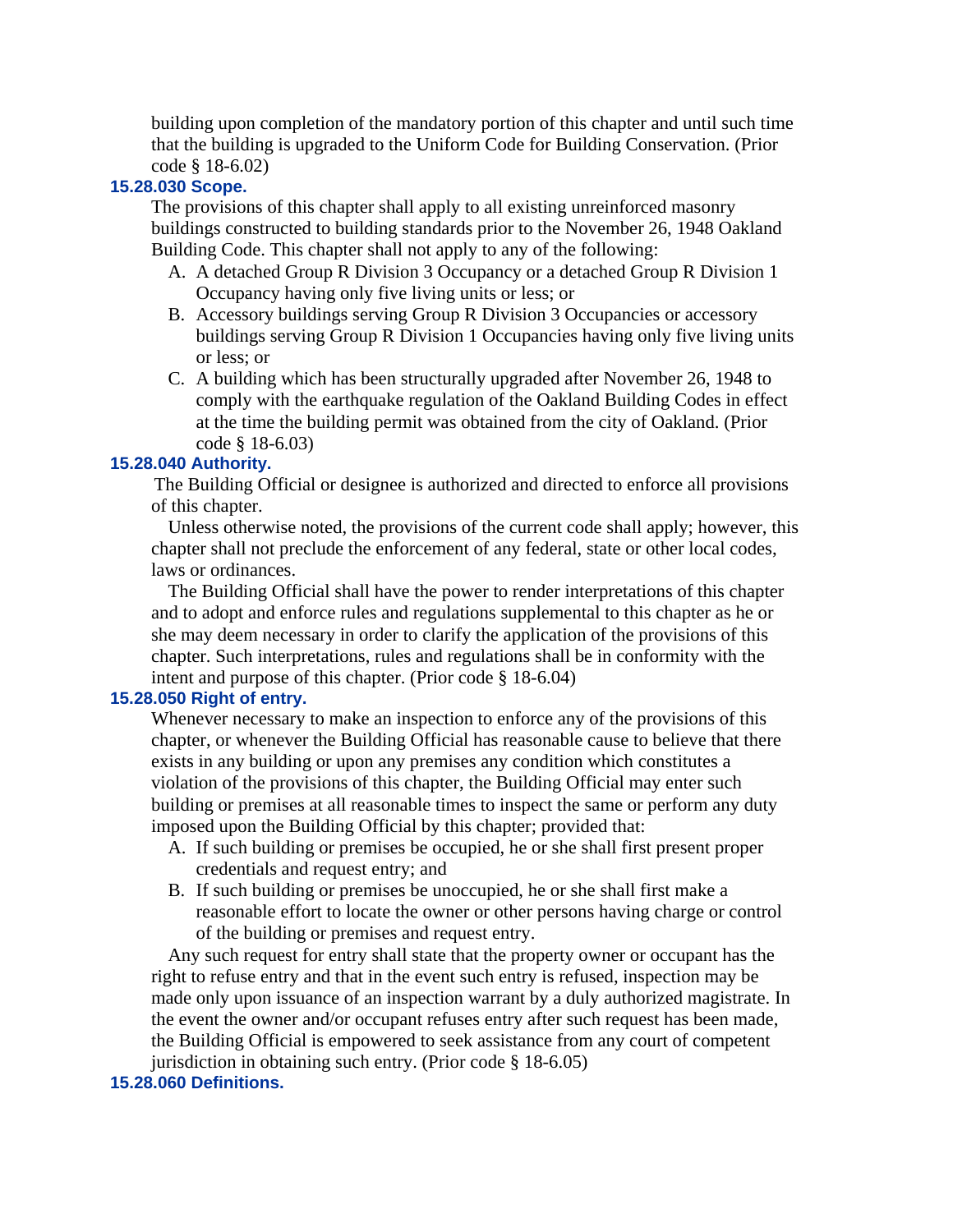For the purposes of this chapter, certain words, phrases, terms and their derivatives shall be construed as specified in this section. Words, phrases, and terms that are used in this article, but not specifically defined, shall have the meaning set forth in the applicable local, state or federal code, if appropriate. Other such words, phrases and terms shall be accorded their ordinary meanings.

"**Building,**" for the purpose of determining occupant load, means any contiguous or interconnected structure; for purposes of engineering evaluation, means the entire structure or portion thereof which will respond to seismic forces as a unit.

"**Complexity of work,**" for the purpose of prioritizing buildings, shall be based on cost and difficulty of upgrading work.

"**Current code (current UBC)**" means the current edition of the California State Building Code, as amended from time to time and as amended by the city of Oakland. "**Current Uniform Code of Building Conservation (current UCBC)**" means the seismic provision for unreinforced masonry bearing wall buildings in the current edition of the Uniform Code of Building Conservation as adopted by the California State Building Code.

"**Day**" means calendar day.

"**Historic structure**" means a structure that meets one of the following requirements:

- 1. Is listed on the National Register of Historic Places;
- 2. Is a California Registered Historical Landmark or is a California Point of Historical Interest;
- 3. Is a landmark pursuant to Section 17.102.030 of the Oakland zoning regulations;
- 4. Is contributory to an S-7 preservation combining zone pursuant to Section 17.84.010 of the Oakland zoning regulations; or
- 5. Has received an "A" or "B" rating in the Oakland cultural heritage survey. Prior to the issuance of a building permit for work pursuant to this chapter, the URM building shall be surveyed and rated by the Oakland cultural heritage survey to determine if the building is a historic structure, as defined herein.

"**Masonry**" means that form of construction composed of stone, brick, concrete, gypsum, hollow clay tile, concrete, block or tile or other similar building units or materials or combination of these materials.

"**Nonstructural falling hazards**" means any ornamentation and appendage on the exterior of the building that is constructed of dense materials such as masonry or concrete attached directly or indirectly to unreinforced masonry, which may fall onto pedestrians or adjacent buildings or occupants of buildings, such as cornices, chimneys, balconies, stacks, towers, decorative statuary, and roof top tanks or equipment on buildings. For the purpose of this chapter, lintels, veneers and sills shall not be considered falling hazards.

"**Nonstructural URM wall elements**" means any URM wall element which does not participate in resisting lateral or vertical forces on the building by design or actual condition.

"**Owner**" means any individual or group of individuals or firm or any other entity holding legal or equitable title to the real property.

"**Potentially hazardous URM building**" means any URM building, other than those exempted from this chapter per Section 15.28.030 that does not meet the applicable retrofit standards specified in Sections 15.28.080 and 15.28.090.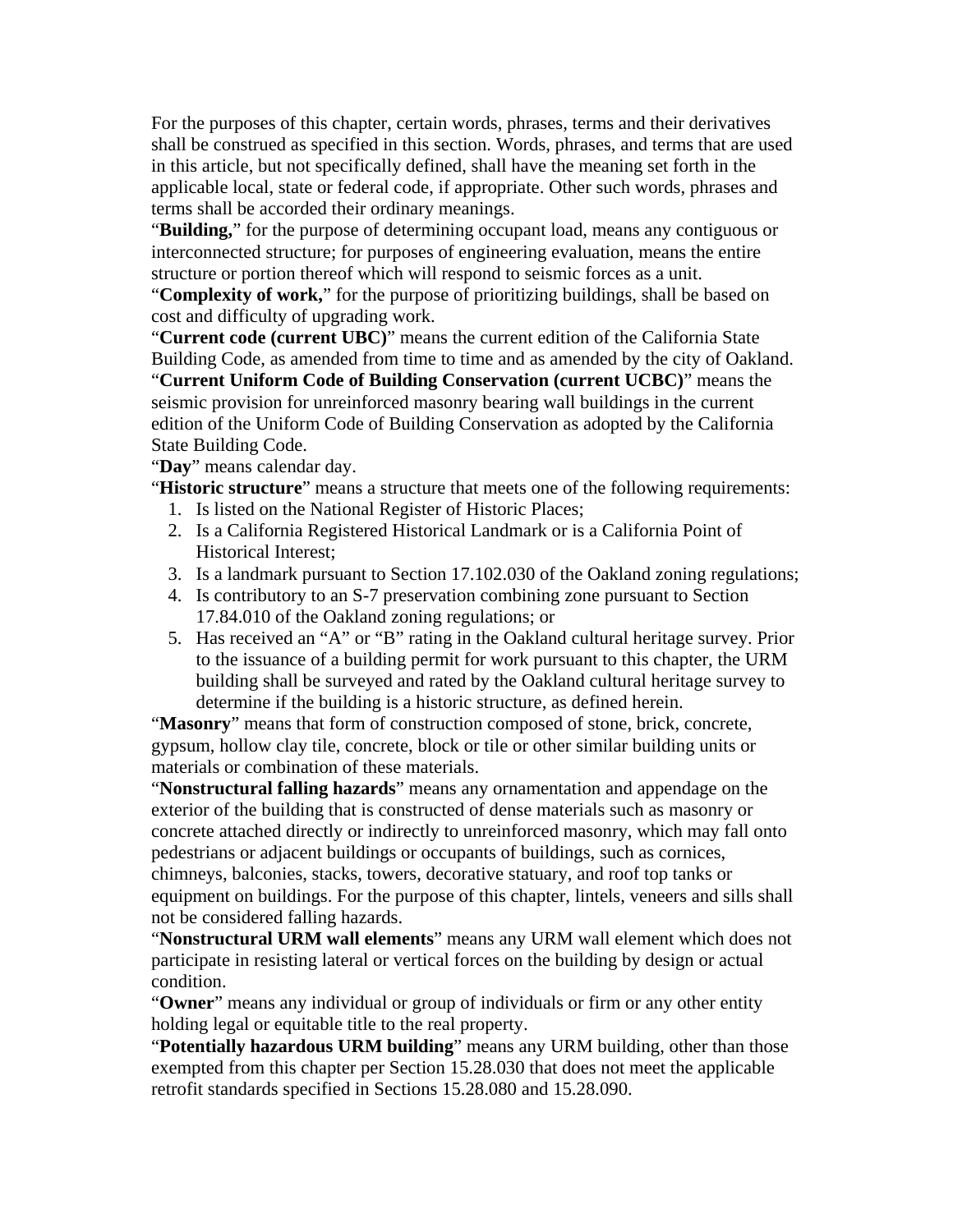"**Reinforced masonry**" means any masonry construction that meets the minimum reinforcing requirements which are as follows: the minimum area of reinforcing bars shall be not less than 0.001 times the gross cross-sectional area of the wall, not more than two-thirds of which may be used in either direction and no required vertical reinforcement shall be less than three-eighths inch in diameter.

"**Structural deficiencies**" means structural elements which do not meet the applicable standards identified in Sections 15.28.080 and 15.28.090.

"**Structural URM wall elements**" means any non-bearing URM wall element, whether intentionally designed or not, that participates in residing lateral forces caused by earthquake motion.

"**Unreinforced masonry (URM)**" means any masonry construction that does not meet the minimum reinforcement requirements of reinforced masonry, as defined in this section.

"**URM building**" means any building containing walls constructed, wholly or partially, with unreinforced masonry. Types of unreinforced masonry buildings include but are not limited to:

- 1. "URM bearing wall building or structure" means any structure which has unreinforced masonry wall which provides support for a floor or roof for which the total superimposed load exceeds one hundred (100) pounds per linear foot of wall.
- 2. "Frame building or structure with URM walls" means any structure with a structural frame of concrete, steel, or wood, with either infill walls or nonbearing walls constructed of unreinforced masonry or structural URM wall elements.
- 3. "Building with URM veneer" means any structure other than 1 and 2 of this definition with nonstructural unreinforced masonry exterior facing for the purpose of ornamentation, protection or insulation. (Prior code § 18-6.06)

## **15.28.070 URM buildings hazard mitigation process.**

The following process shall be followed for abatement of the hazards posed by potentially hazardous URM buildings.

A. Establish List and Priority and Notify Owner. The Building Official shall establish and maintain a list of potentially hazardous URM buildings and shall notify the owners in writing that their buildings have been identified as potentially hazardous and of their obligation to mitigate the potential hazard in compliance with this chapter. The notice shall include the priority level for each building, as determined by the Building Official, and shall refer the owner to the appropriate time period for compliance, as specified in subsection C of this section. The time period shall commence on the date of the notice.

The priority levels for each potentially hazardous URM building will be determined by the Building Official and shall be based on the type of soil on which the building is located, number of stories, pedestrian and vehicle traffic adjacent to the building, use of building, number of occupants and complexity of retrofit work.

The owner may appeal the priority level of his or her building in accordance with Section 15.28.160B.

B. Filing Engineer's Report and Building Permit Application. The owner shall file with the Building Official an engineering analysis report (EAR) with an acceptable building permit application to comply with the applicable mandatory retrofit standard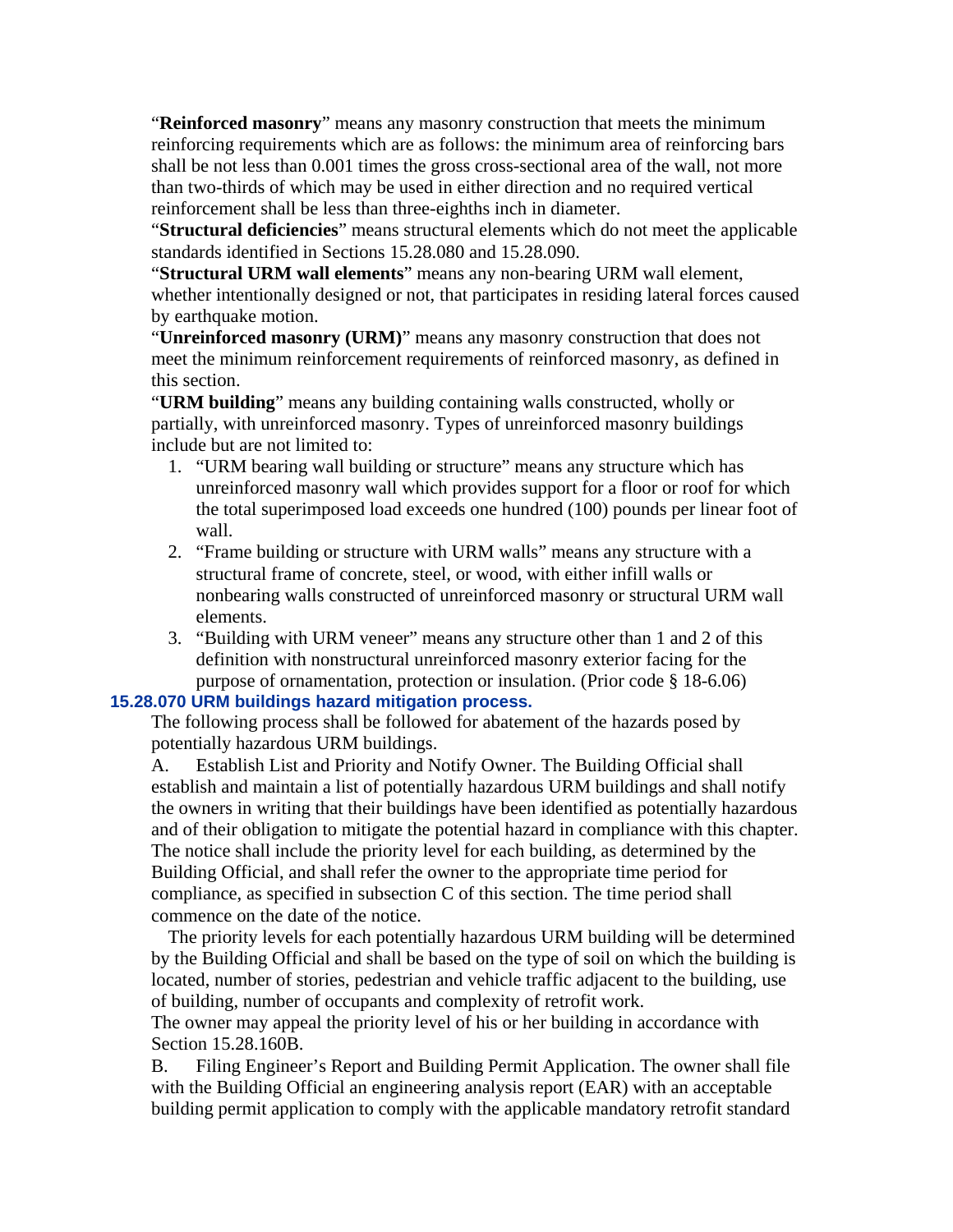within the time specified in subsection C of this section. The requirements of the EAR shall be in accordance with Section 15.28.100.

C. Schedule to Complete Work. The owner shall file a building permit application and complete the retrofit work in accordance with the applicable mandatory retrofit standard in Sections 15.28.080B and 15.28.090 within the time specified in the following tables. Failure to comply with the program within the specified time frame shall be in violation of this chapter and subject to the penalties and remedies described in Sections 15.28.150 and 15.28.160.

| <b>Priority Level</b> | <b>Submission of Building Permit</b><br><b>Application for Mandatory</b><br><b>Standard</b> (years) | <b>Construction</b><br>Complete<br>(years) |
|-----------------------|-----------------------------------------------------------------------------------------------------|--------------------------------------------|
|                       | 1.0                                                                                                 | 2.0                                        |
| ◠                     | 2.0                                                                                                 | 3.0                                        |
| ્ર                    | 3.0                                                                                                 | 4.0                                        |

| Table 1—Buildings with URM Bearing Walls |  |  |
|------------------------------------------|--|--|
|                                          |  |  |

**Table 2**—**Frame Building with URM Infill Walls and Buildings with URM Veneer**

| <b>Priority Level</b> | <b>Submission of Building Permit</b><br><b>Application for Mandatory</b><br><b>Standard</b> (years) | <b>Construction</b><br>Completion<br>(years) |
|-----------------------|-----------------------------------------------------------------------------------------------------|----------------------------------------------|
|                       | 3.0                                                                                                 | 5.0                                          |
| ◠                     | 4.0                                                                                                 | 6.0                                          |
| າ                     | 5.0                                                                                                 | 7.0                                          |

Note: Time interval is measured from the date of the notice.

D. Removal of Building from City's URM List. URM bearing wall building, upgraded to the mandatory retrofit standard in Section 15.28.080B, shall be issued a "Certificate of Compliance of the Mandatory Requirements," but remain on the city's list of potentially hazardous URM buildings. After the building has been upgraded or demonstrated to be in compliance with the applicable voluntary standards for URM bearing wall building in Section 15.28.080C or the mandatory standard for URM infill wall and URM veneer building in Section 15.28.090, to the satisfaction of the Building Official and the final inspection of the building permit work is approved, the Building Official shall remove that building from the inventory list of potentially hazardous URM buildings. URM bearing wall building upgraded to the voluntary standard in Section 15.28.080C shall be exempted from any further seismic mitigation legislation per Section 15.28.110.

E. Historic Buildings. Prior to the issuance of a building permit for work pursuant to this chapter, the URM building shall be surveyed and rated by the Oakland cultural heritage survey to determine if the building is a historic structure as defined herein. All historic structures may use the applicable provisions in the State Historical Building Code established under Part 8 in Title 24 of the California Code of Regulations.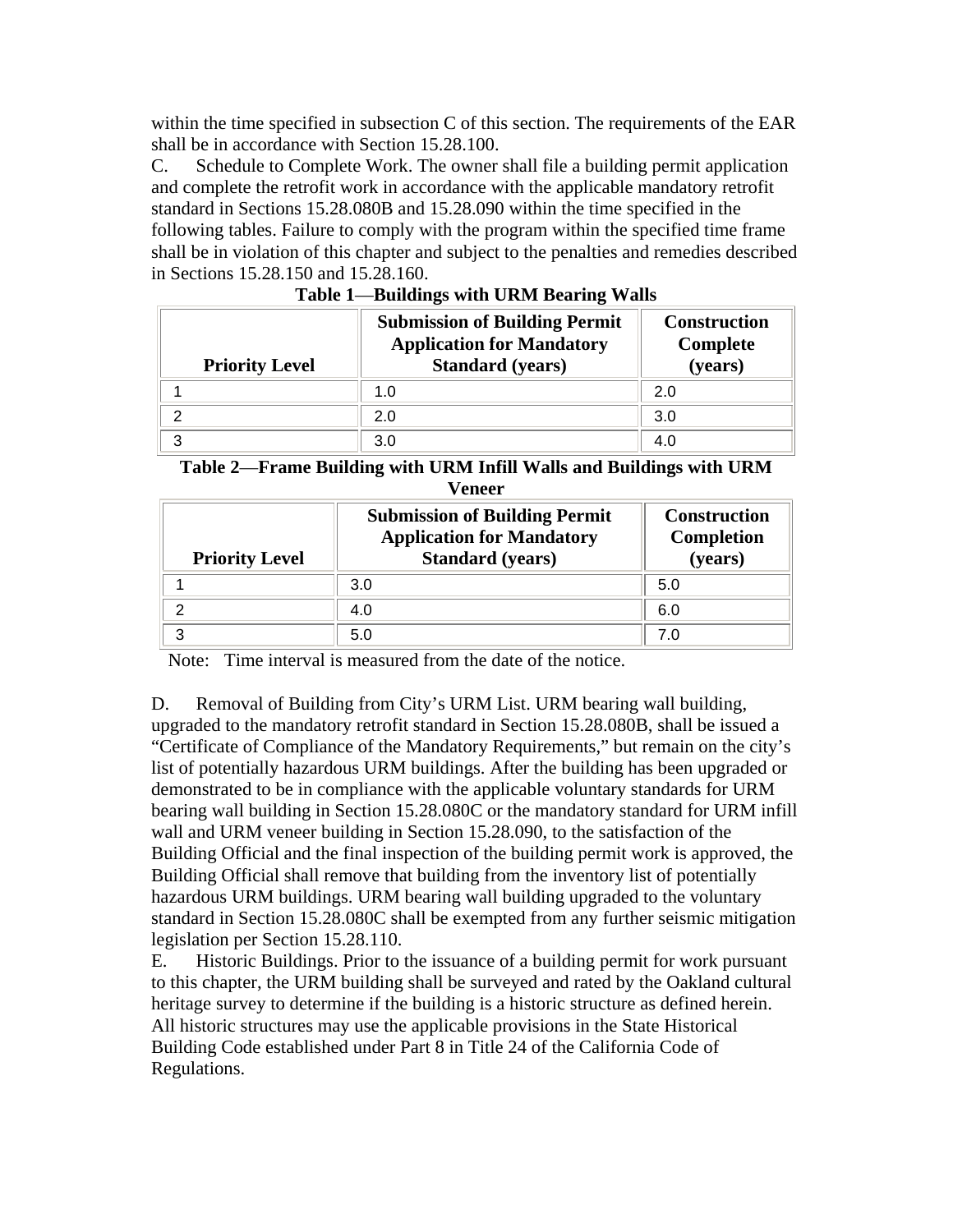F. Environmental Impact Mitigation. The owner shall provide advance written notice to tenants of the intent to perform the seismic retrofit activities, apprise tenants of the work schedule, provide dust barriers as needed, avoid unsafe or hazardous conditions for both tenants and construction workers during construction, remove debris, take vermin and pest control measures if necessary, provide alternative services if normal utilities are interrupted, and take corrective measures to minimize safety concerns regarding hazardous materials created by the retrofit activity consistent with the mitigation plan attached to the Negative Declaration ER90-47. (Prior code § 18- 6.07)

# **15.28.080 Voluntary and mandatory retrofit standards for bearing wall buildings.**

A. General. The owner of a building with URM bearing walls shall upgrade his or her building to the mandatory retrofit standards specified in subsection B of this section, within the time specified in Section 15.28.070C. Upgrading the building to the voluntary standards specified in subsection C of this section will cause the removal of the building from the city's inventory list of URM buildings as indicated in Section 15.28.070D.

**Exception:** Buildings with only some URM walls (that includes URM bearing walls) will not be subject to the upgrade standard in this section and will be removed from the city's URM list provided:

- 1. All the URM wall elements provide less than one percent of the total lateral load resisting system in all directions as defined in this chapter, and less than five percent of the vertical load carrying system.
- 2. When required by the Building Official, the engineer/architect provides acceptable analysis and documentation, to substantiate compliance with this exception.
- B. Mandatory Retrofit Standards for Bearing Wall Buildings.
	- 1. Building Elements To Be Upgraded. As a minimum, the following elements shall be upgraded to mitigate potential falling hazards:
		- a. Secure the roof and floors to the building's exterior walls if such attachment is lacking or determined as inadequate. The connections between roof/floors and walls shall be designed for the out of plane forces on the walls (tension blots);
		- b. Brace or reinforce parapets;
		- c. Remove, upgrade or repair nonstructural falling hazards;
		- d. Stairways, corridors, exit balconies, exit courts and exit passageways in all buildings covered by this chapter shall be protected from falling hazards.
	- 2. Design Standard and Excluded Building Elements. In designing the upgrades for the above items, the minimum lateral forces specified in the current UCBC shall apply to elements in subsection  $(B)(1)(a)$  of this section and current code shall apply to elements in subsections  $(B)(1)(b)$  and  $(c)$  of this section.

Walls, parapets, and other building elements which due to their locations or the height of the adjacent structure pose negligible hazards to life and adjacent property in the event of failure or instability, (such as parapets on the sides of buildings which are adjacent to another building of equal or more in height) may be excluded from the required work within the specified time in Section 15.28.070C provided the owner agrees to execute an agreement with the city to defend, hold the city harmless and indemnify the city for any damage, injury or loss of life that may arise as a result of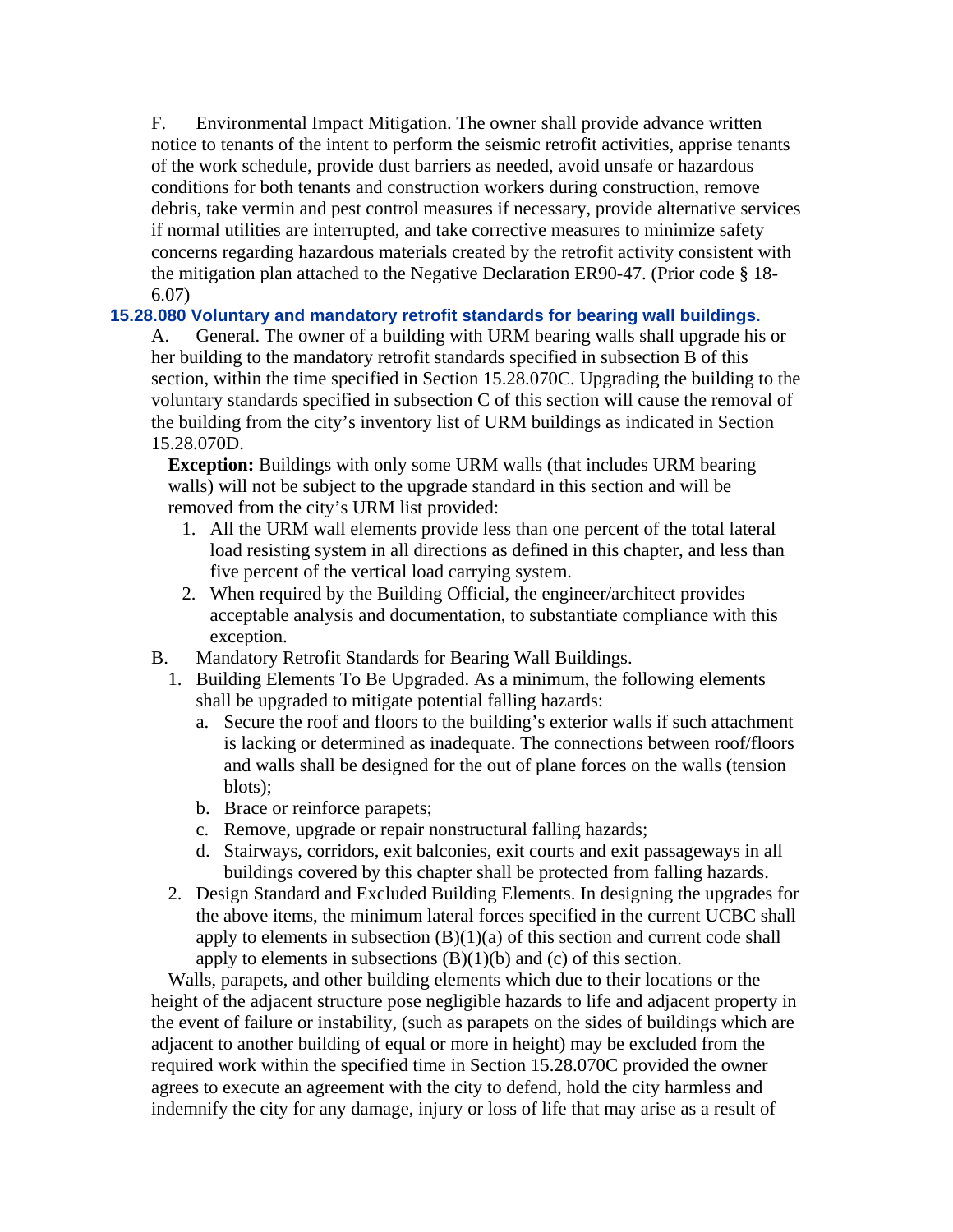changed conditions to the adjacent structure (such as removal of the adjacent building). The owner must record the agreement with the County Recorder, and supply a copy of the recorded agreement to the city.

C. Voluntary Retrofit Standards for Bearing Wall Buildings. If the owner elects to voluntarily upgrade his or her building to the retrofit standard in this subsection his or her building will be removed from the city's potentially hazardous URM list.

- 1. The entire building shall be retrofitted in accordance with the current UCBC. All destructive materials testing in accordance with the current UCBC is required only when those elements are used as part of the structural design. The decision of whether of not to test existing materials is fully the responsibility of the engineer/architect, and the city assumes no liability for damage, injury or harm caused by such testing. However, in the absence of acceptable test data, the engineer/architect shall use allowable stresses from existing materials in accordance with the current UCBC or as approved by the Building Official.
- 2. Proposed alterations, additions, restoration and rehabilitation of buildings with URM bearing walls shall include an evaluation of the effects of such work to the building in its entirety. This shall include, but not be limited to, an investigation of the effects of any induced eccentricity and changes in the foundation and in story stiffness as a result of the proposed improvements.
- 3. Stairways, corridors, exit balconies, exit courts and exit passageways in all buildings covered by this chapter shall be protected from falling debris. Vertifical supports for stairways shall be shown to retain their integrity after an earthquake.

**Exception:** When the lower story or stories of a building are of URM construction (or, contain at least one URM bearing wall) but the structural system of the upper stories consists of the only wood frame or steel stud construction, then only the URM stories need be upgraded to the standards set forth in subsection C of this section, and the other stories need not be upgraded. NOTE: This alternative does not satisfy the upgrade standard referenced in Sections 15.28.110 and 15.28.120. (Prior code § 18-6.08)

## **15.28.090 Mandatory retrofit standards for frame buildings with URM walls and buildings with URM veneer.**

The owner of a framed building with URM infill walls and buildings with URM veneer shall upgrade his or her building to the retrofit standards specified in this section, within the time specified in Section 15.28.070C.

As a minimum, the following elements shall be upgraded to mitigate the potential falling hazards:

- A. Brace or reinforce parapets and remove, upgrade or repair nonstructural falling hazards. In designing the upgrade for these items the current code shall apply;
- B. Stairways, corridors, exit balconies, exit courts and exit passageways in all buildings covered by this chapter shall be protected from falling hazards;
- C. Walls, parapets, and other building elements which due to their locations or the height of the adjacent structure pose negligible hazards to life and adjacent property in the event of failure or instability such as parapets on the sides of buildings which are adjacent to another building of equal or more in height, may be excluded from the required work within the specified time in Section 15.28.070C provided the owner agrees to execute an agreement with the city to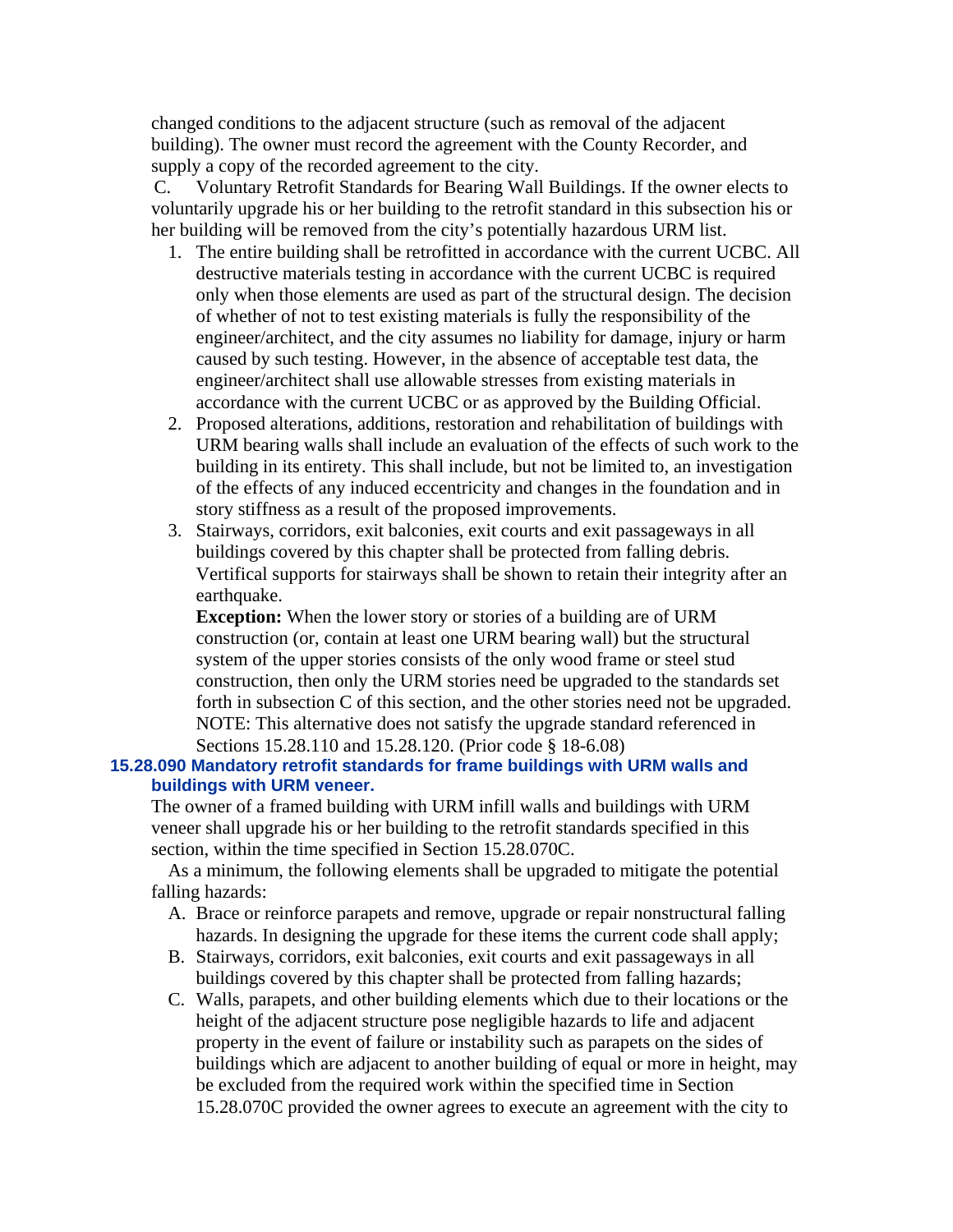defend, hold the city harmless and indemnify the city for any damage, injury or loss of life that may occur due to the absence of the upgrade work and agrees to perform the upgrade work at some future time to abate any hazards that may arise as a result of changed conditions to the adjacent structure. The owner must record the agreement with the County Recorder, and supply a copy of the recorded agreement to the city.

**Exception:** Buildings with only some interior URM walls composed of structural URM elements that provide less than one percent of the total existing lateral resisting system in all directions and/or nonstructural URM interior wall elements as defined in this chapter, will not be subject to the structural upgrade standard in this section. When required by the Building Official, the engineer/architect shall provide an acceptable analysis and documentation to substantiate that the building qualifies for this exception. (Prior code § 18-6.09)

## **15.28.100 Engineering analysis reports (EARs).**

A. General. The EARs shall be filed with the applicable building permit and prepared to demonstrate the proposed permit work will comply with the applicable standards specified in Section 15.28.080 for the bearing wall buildings or Section 15.28.090 for frame buildings with URM infill walls and for buildings with URM veneer.

B. Preparer of Report. Building owners shall employ a civil or structural engineer or architect, registered by the state of California, herein called "engineer/architect," to prepare the engineering plan and calculations acceptable to the Building Official for the proposed retrofit work applicable to the building permit application and to prepare the EARs in accordance with this section.

C. Scope of Analysis. The scope of analysis need only address the proposed permit work with the following information:

- 1. Building Permits for Mandatory Upgrade Work. The following analysis for the mandatory upgrade of URM bearing wall buildings and the upgrade for frame buildings with nonbearing URM walls and for buildings with URM veneer shall be performed:
	- a. Parapet stability;
	- b. Nonstructural falling hazards anchorage and stability;
	- c. Wall to diaphragm anchorage for tension anchors (for bearing wall buildings only);
	- d. Evaluation of falling hazards for exits.
- 2. Building Permit for Voluntary URM Bearing Wall Upgrade Work. The following analysis for the voluntary upgrade of URM bearing wall buildings shall be performed:
	- a. General compliance with the current UCBC:
		- i. Required retrofitting,
		- ii. Materials testing;
	- b. Structural analysis:
		- i. Out-of-plane loads on walls; tension anchors and bracings,
		- ii. Wall to diaphragm anchors for shear,
		- iii. In-plane strengthening of walls; repairs and repointing,
		- iv. Diaphragm capacity,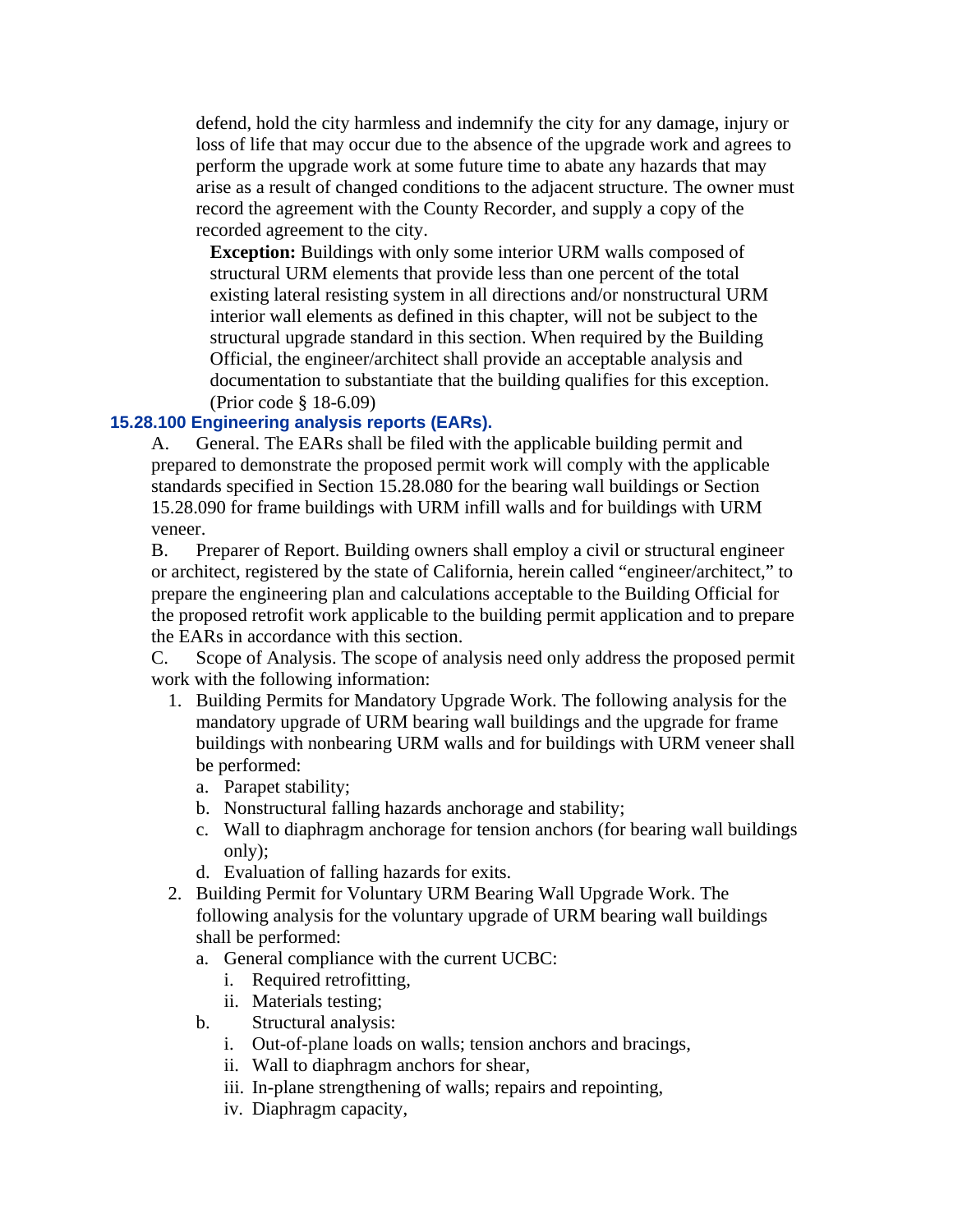- v. Other analysis as required by current UCBC,
- vi. Integrity of stairway and falling hazards for exits.

D. Format of Report. The engineering reports for all building permits shall conform with the format in this subsection. This format is not meant to be a constraint on the engineer/architect preparing the report, but rather it shall be considered as the minimum acceptable information to be submitted.

- 1. General Information.
	- a. Date report is completed;
	- b. The building address with the County Assessor's parcel number;
	- c. Name of building (if any);
	- d. Name, address, and telephone number of owner;
	- e. Names, addresses, and telephone numbers of property beneficiaries;
	- f. The type of occupancy uses within the building and the occupant loads;
	- g. The number of residential, commercial and other units in the building;
	- h. The dates of original design, construction, additions or substantial structural alternations (if known) of the building;
	- i. The name of the original designer and contractor (if known), and the name and address of the designer and contractor (if known), for any subsequent additions or substantial structural alternations;
	- j. Affirmative of whether or not the original building plans are available and name and address of person who has plans;
	- k. Scaled plan to show footprint of building in relation to property line (if known), sidewalk, and street area, and adjacent buildings;
	- l. Photos or sketches of elevation to show adjacent buildings.
- 2. Summary of Existing Conditions. The engineer/architect shall investigate the building for compliance with the applicable standard in Section 15.28.080 or 15.28.090 related to the proposed building permit application, describe the vertical load carrying systems and identify any URM bearing walls. The engineer/architect shall also include a description of all parapets and nonstructural falling hazards, their construction, supports, materials and any testing and test data.
- 3. Deficiencies and Corrective Measures. The engineer/architect shall submit structural analysis in accordance with the applicable provisions in subsection C of this section to identify deficiencies and design corrective measures to meet the minimum requirements of the applicable retrofit standards.
- 4. Proposed Upgrade/Corrective Work. The engineer/architect shall describe the upgrades or corrective work required for the building under the proposed building permit and provide an estimated cost for the work.
- 5. Engineer/Architect Certification. Name, work address, work phone number, California state professional license number and signature of engineer/ architect who authored the report. (Prior code § 18-6.10)

# **15.28.110 Future retrofitting legislation.**

A. No URM building which has been upgraded to the standard set forth in this section shall, within a period fifteen (15) years after completion of the work required for such upgrade, or such other period as the state of California may from time to time adopt, be identified as a "seismic hazard to life" pursuant to any other seismic mitigation building standard adopted by the city, unless: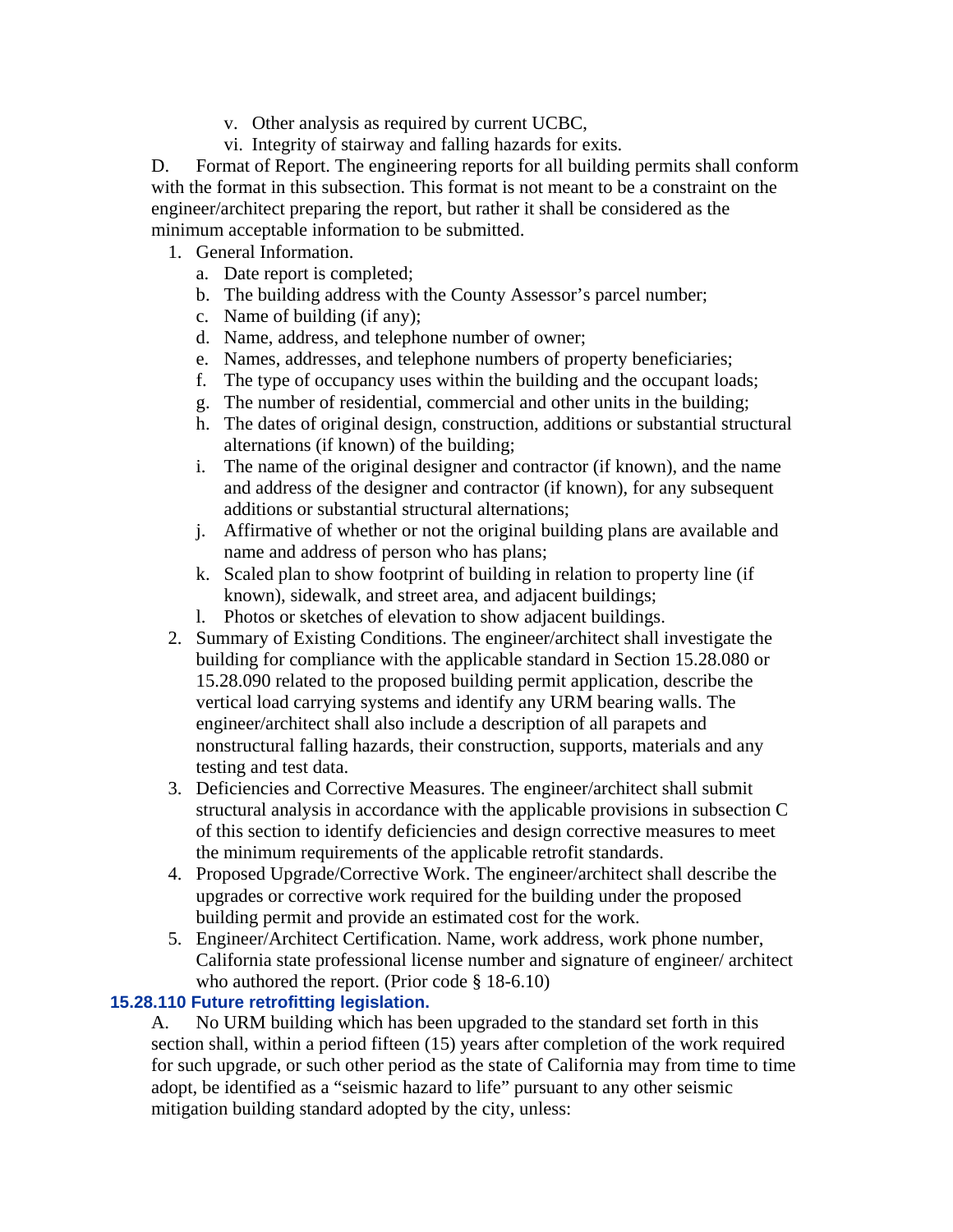- 1. Such building no longer meets the structural upgrade standards under which it was retrofitted; or
- 2. The occupancy classification for such building is changed.

B. A building qualifies for this exemption from future retrofitting legislation if it meets the following standard:

- 1. For URM bearing wall buildings, complete building upgrade to the standards of Section 15.28.080C;
- 2. For any frame building with URM infill walls, or building with URM veneer, complete building upgrade to the city's Interim Standard Ordinance No. 11274 C.M.S. (Prior code § 18-6.11)

# **15.28.120 Change of occupancy.**

URM bearing wall buildings may change their current occupancy classification to the uses listed below without meeting the seismic provisions for a new building in the current code (UBC) if the entire building complies with the seismic retrofit standard of the UCBC in effect at the time of the change in use and the standards in Section 15.28.080C:

| Group | <b>Description of Occupancy</b>                                                                                                  |
|-------|----------------------------------------------------------------------------------------------------------------------------------|
| Α     | 3-Drinking and dining establishment if the A-3 component is less than 2<br>stories and is occupied by no more than 100 occupants |
|       | 4-Stadiums, reviewing stands and amusement parks                                                                                 |
| B     | All B uses as defined in the UBC (i.e., repair garages, offices, retail, small<br>drinking and dining establishment)             |
| н     | 4                                                                                                                                |
| M     | All uses defined in the UBC (i.e., private garbage)                                                                              |
| R     | All residential uses as defined in the UBC                                                                                       |

Current occupancy may be changed to:

(Prior code § 18-6.12)

# **15.28.130 Addition, alteration or repair.**

Whenever addition, alteration or repair work to a potentially hazardous URM building involves any one of the following conditions, the building shall be upgraded to comply with the applicable standards specified in Sections 15.28.080C and 15.28.090 prior to the approval of the addition, alteration, or repair work shall mean the cumulative addition, alteration or repair work performed on the building within any four-year period.

- A. The total cost for all addition, alteration and repair work exceeds fifty (50) percent of the total replacement cost of the existing building. The valuation of the work and the replacement cost of the existing building shall be determined by the Building Official.
- B. Vertical loading is increased by five percent on the affected supporting elements of the roof or floor of a building.
- C. More than fifty (50) percent of the total floor and roof areas of the building are involved in substantial structural alteration.
- D. The cumulative area of additions excluding basement additions, exceeds thirty (30) percent of the total floor and roof areas of the building excluding basement.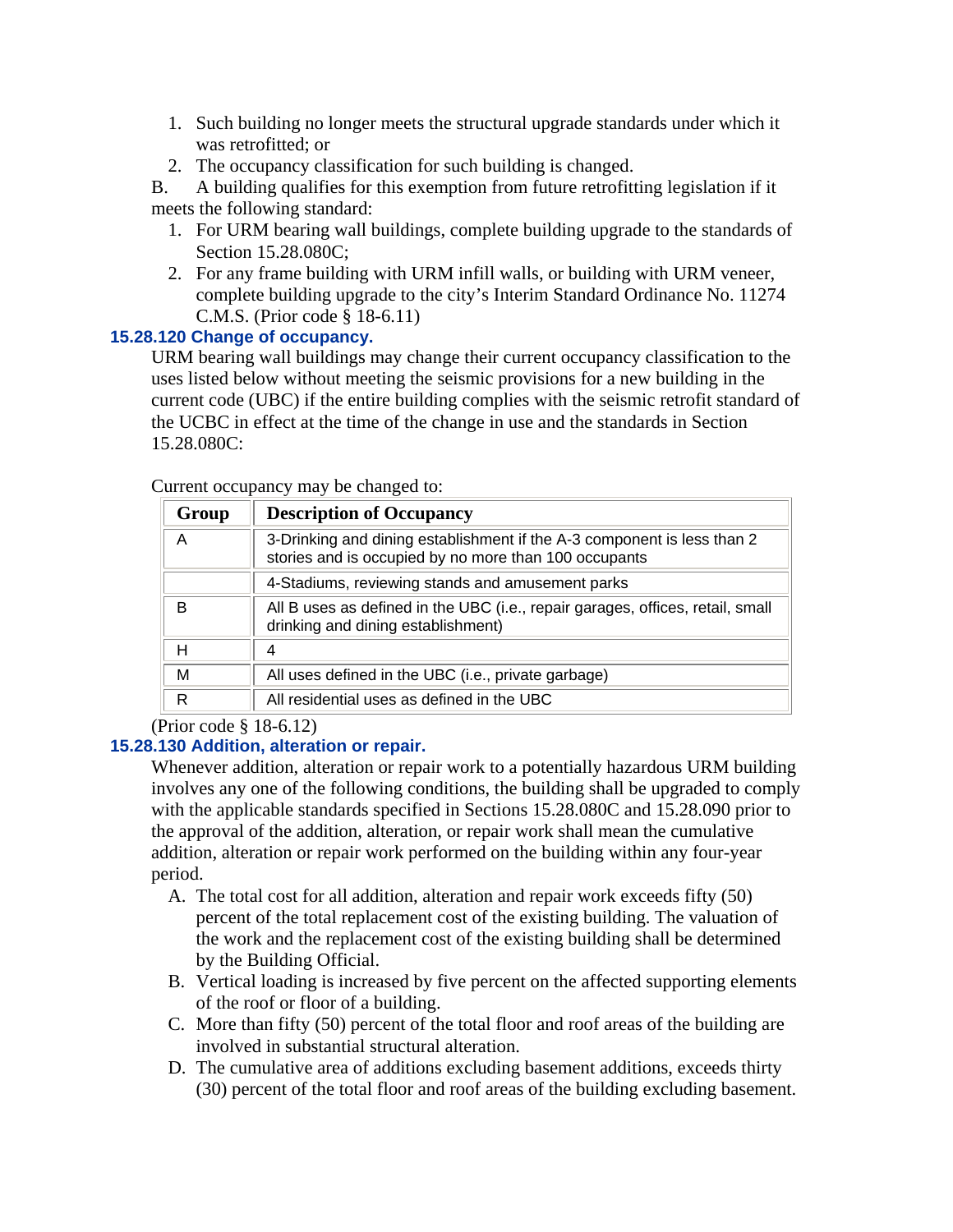When the owner believes the Building Official made an error in his or her determination of this section, the owner may appeal the determination to the Board of Examiners and Appeals in accordance with Section 15.28.160C. (Prior code § 18-6.13)

### **15.28.140 Design review.**

A. Nonhistoric Structures. For nonhistoric structures, the owner or owner's agent prior to the start of any alterations, restoration, retrofit or making of any significant changes to a nonhistoric, unreinforced masonry structure that is subject to design review under city codes and regulations shall submit a design review application to the city and have it approved by the Planning Director. The design review application shall be submitted prior to or in conjunction with the filing of the building permit application and the engineering analysis report. A building permit application for complete demolition of nonhistoric structure is not subject to design review.

Design review applications shall be reviewed and approved or disapproved by the Planning Director. To aid in his or her review of an application, the Planning Director may obtain advice from the Building Official or outside professionals. The Planning Director's decision will be made within forty-five (45) days of the date of the city's receipt of a completed design review application. However, upon receipt of each design review application, the Planning Director may, at his or her discretion, refer the application to the City Planning Commission rather than acting on it himself or herself. If the application is referred to the Planning Commission, the Planning Commission's decision on the application will be made within sixty (60) days of the date the application was received by the city. Applications for altering, abating, repairing, restoring or rehabilitating any nonhistoric structure that is subject to design review shall be required to meet the applicable criteria of this chapter. Any decision of the Building Official relating to the structural upgrading design requirements or of the Planning Director related to the design review application for a nonhistoric structure can be made in accordance with Section 15.28.160D.

B. Unless otherwise expressly provided in this chapter, the owner or the owner's agent, prior to the start of any alterations, restoration, retrofit, or the making of any significant changes to a URM historic structure, shall submit a design review application to the city prior to or in conjunction with the filing of the building permit application and engineering analysis report, and have it approved by the Planning Director.

Except as otherwise set forth in this chapter, design review applications shall be reviewed and approved or disapproved by the Planning Director. To aid in his or her review of an application, the Planning Director may obtain advice from the Building Official or outside professionals. The Planning Director's decision will be made within forty-five (45) days of the date of the city receipt of a completed design review application. However, upon receipt of a completed design review application, the Planning Director will notify the Landmarks Preservation Advisory Board. If such notice is given by a member of the Board, the Planning Director shall immediately forward the application to the Board and the subject application shall be considered and a recommendation, if any, shall be made to the Planning Director by the Landmarks Board within forty-five (45) days of the date of the application. In all such cases, the Planning Director's decision will be made within sixty (60) working days of the date of the city's receipt of the completed design review application. Applications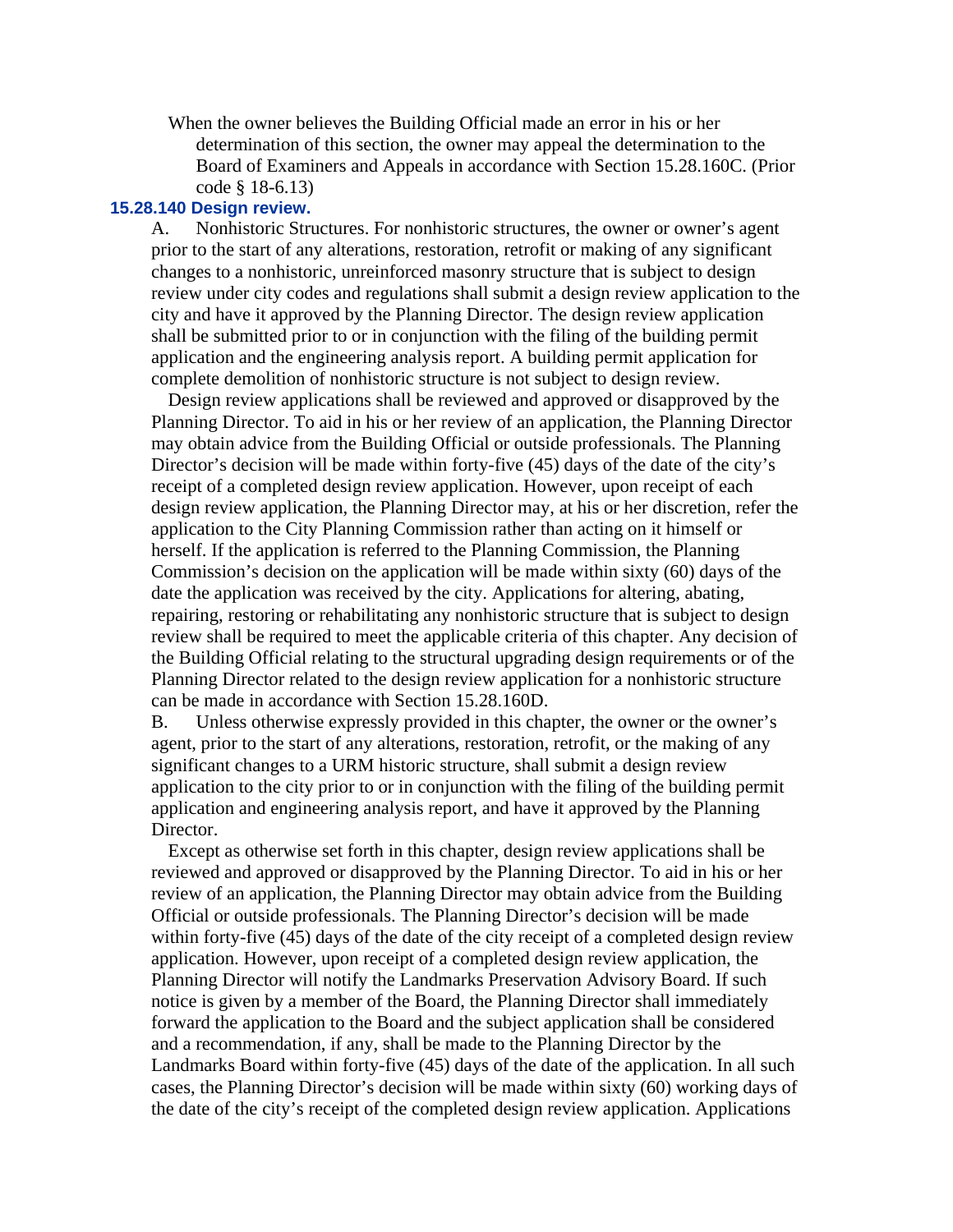for altering, abating, restoring or rehabilitating or demolishing historic structures which are contributory to an S-7 preservation combining zone shall be required to satisfy the criteria of Sections 17.84.010 through 17.84.070 and 17.136.070 of the city's zoning regulations. Applications for altering, repairing, restoring or rehabilitating or demolishing any other Historic Structure shall be required to meet the criteria of Sections 17.102.030 and 17.136.070 of the city's zoning regulations. Any decision of the Building Official relating to the structural upgrading design requirements or the Planning Director relating to the design review application for a historic structure may be appealed in accordance with Section 15.28.160E. (Prior code § 18-6.14)

## **15.28.150 Penalties for noncompliance.**

All monetary penalties shall be credited to the Seismic Safety Division of the Office of Planning and Building to fund the implementation and enforcement of this chapter. It is unlawful for the owner of a potentially hazardous URM building subject to this chapter to fail to comply with the provisions of this chapter. After written notification thereof from the city to the owner, the following penalties shall be imposed upon owners who fail to comply with the requirements of this chapter:

- A. Failure to File Building Permit Application and Engineering Analysis Report on Time. Each owner who fails to file a building permit application and Engineering Analysis Report for any building subject to this chapter within the time period specified in Section 15.28.070C for such building shall, in addition to any other penalty or remedy which may be assessed pursuant to this chapter or other applicable law, be fined the sum of one thousand dollars (\$1,000.00). This penalty shall attach the day following the last day of the period during which the owner is to file said application and report. The maximum fine under this subsection shall be five thousand dollars (\$5,000.00) per building.
- B. Failure to Complete Upgrades. Each owner who fails to complete the building upgrades required by this chapter within the period specified in Section 15.28.070C for such building shall, in addition to any other penalty or remedy which may be assessed pursuant to this chapter or other applicable law, be fined the sum of two thousand dollars (\$2,000.00). This penalty shall attach the day following the last day of the period during which the owner is to complete said upgrades. An additional two thousand dollar (\$2,000.00) penalty shall be imposed each calendar month thereafter that the owner fails to complete said upgrades. The maximum fine under this subsection shall be ten thousand dollars (\$10,000.00) per building.
- C. Noncompliance Actions. In addition to the fines, authorized by subsections A and B of this section, the Building Official may take the following actions in the event of any failure to comply with the requirements of this chapter:
	- 1. Notify all parties with financial interest in the property (such as mortgage lenders, lien holders, insurance bearers) and the tenants that the building is a potentially hazardous URM building and is in violation with this chapter;
	- 2. File a statement with the County Recorder Office describing the potential hazards of the building and the violations of this chapter. Upon correction of the violation of this chapter the Building Official will file a release of any order of unreinforced masonry building hazard mitigation that may have been recorded;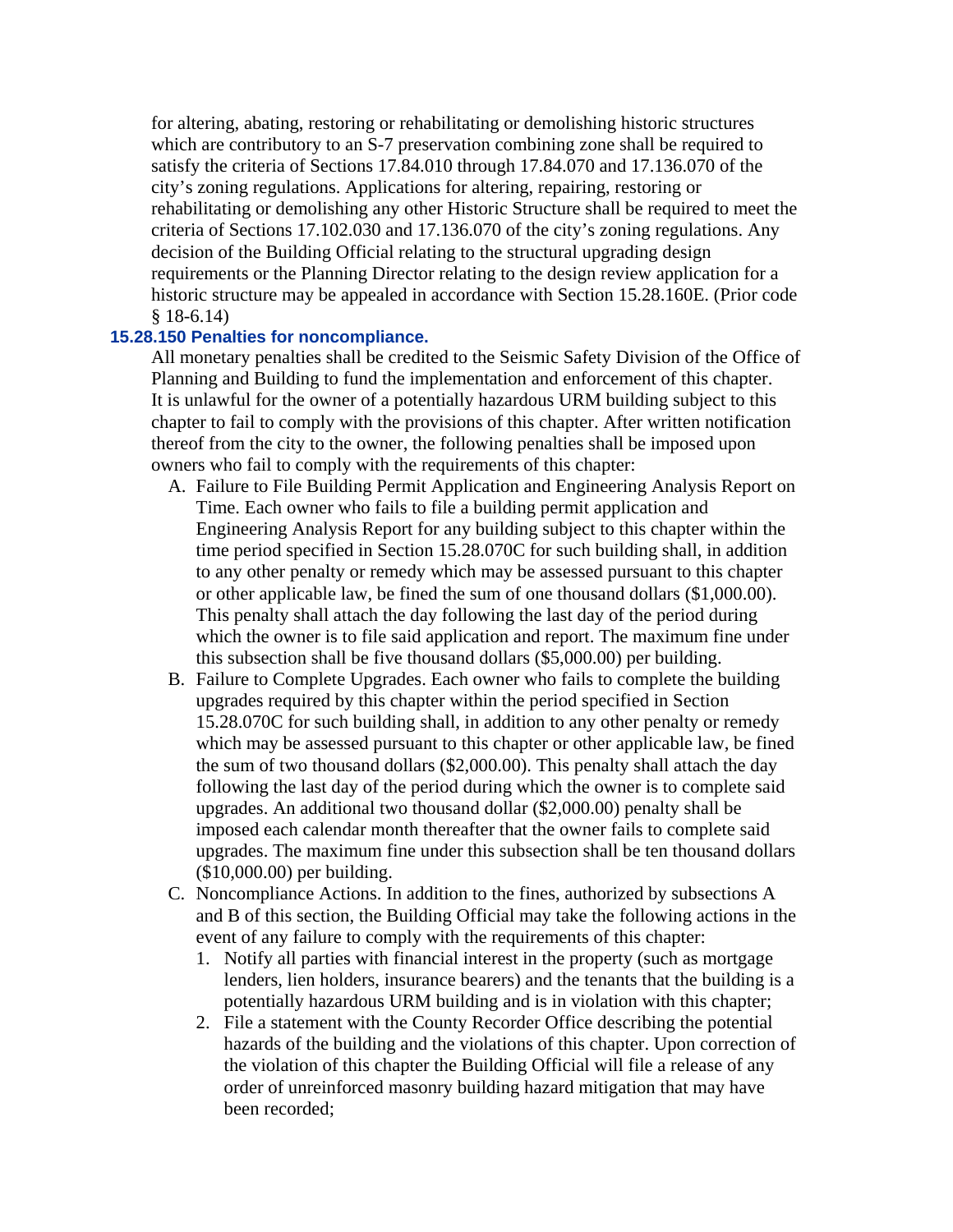- 3. Post a sign on building to designate it as a potentially hazardous URM building. The signs shall be located at well lighted locations, readily visible by the occupants and public when entering the building and shall be protected from damage. Location, form and content of the sign is subject to the Building Official's approval. The building owner shall be responsible for installing and maintaining the signs and immediately replacing them, at the owner's expense, as necessary. When the owner corrects all violations of this chapter to the satisfaction of the Building Official, the posting of the building required by this section shall be removed. However, if the owner violates any aspect of this chapter after the posting has been removed, the Building Official will report the building immediately.
- 4. The Building Official may revoke the certificate of occupancy permit upon thirty (30) days' notice and evacuate the building three years after the due date of completion of the work as specified in Section 15.28.070C, if the owner fails to complete the mandatory upgrade work within the specified time in Section 15.28.070C. The certificate of occupancy permit will be reissued after the upgrade work is completed and the final inspection for the building permit is approved. The owner may appeal any action or penalty for noncompliance in accordance with Section 15.28.160F. (Prior code § 18- 6.15)

### **15.28.160 Appeals process.**

A. Exemption from URM Program. If the owner believes that his or her building is not a potentially hazardous URM building or is otherwise exempted from the provisions of this chapter, the owner shall submit evidence, such as original drawings or test results, to substantiate the claim. The Building Official will review the evidence submitted by the owner and will remove the building from the city's list of potentially hazardous URM buildings if the Building Official determines that the building is exempted or in compliance with this chapter.

B. Appeal of Priority Level. If the owner of a priority level 1 or 2 URM building can demonstrate by written notice evidence his or her inability to obtain financial assistance to perform the mandatory upgrade or believes the Building Official made an error in determining the priority level for his or her building, the owner may appeal the Building Official's determination of the priority level to the Board of Examiners and Appeals. The appeal shall be filed with the Building Official within ninety (90) days of the date of notification and the Board shall not be authorized to extend the schedule to complete the work beyond the priority 3 work schedule.

Such appeal shall be made on a form prescribed by, and filed with, the Building Official. The appeal shall state specifically wherein it is claimed there was an error or abuse of discretion by the Building Official. The appeal will be heard by the Board of Examiners and Appeals within thirty (30) days of the date of receipt of the appeal by the city. Not less than seven days prior to the hearing date, the Building Official shall give notice to the appellant of the date, time and place of the hearing. The Board shall be authorized to continue the hearing from time to time.

In considering the appeal, the Board shall determine whether, based upon the record, the Building Official erred or abused his or her discretion. Error or abuse of discretion is shown if it is established that the Building Official failed to follow the provisions of this chapter.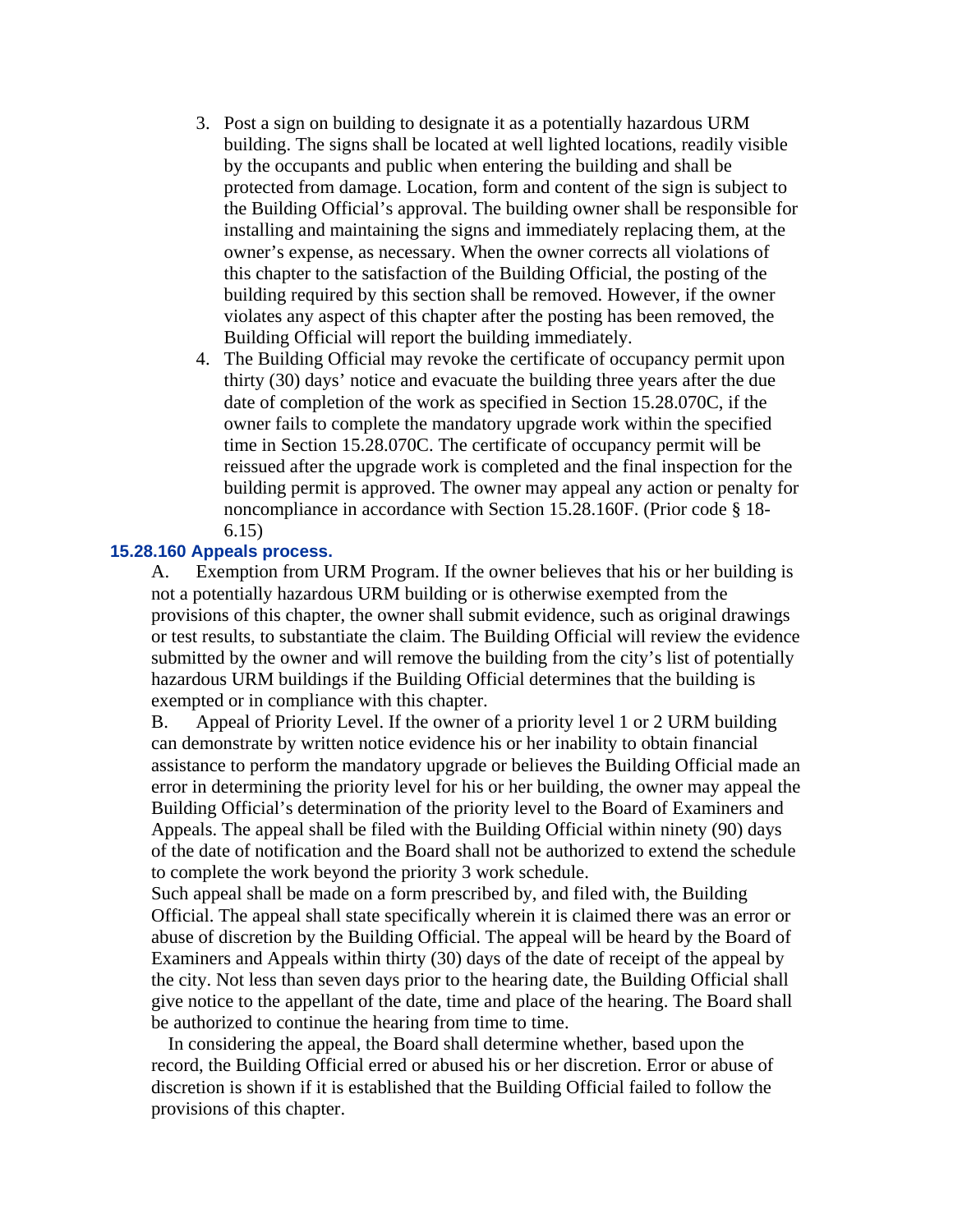The decision of the Board shall be in writing and shall be considered final and nonappealable on the date it is issued. A copy of the Board's decision shall be mailed or otherwise delivered to the appellant by the Building Official within seven days of the date of the Board's decision.

C. Appeal of Addition, Alterations, or Repair. When the owner believes the Building Official made an error in his or her determination regarding additions, alterations or repairs, the owner may appeal the determination to the Board of Examiners and Appeals. Such appeal shall be made within thirty (30) days after the date of the Building Official's written decision.

Such appeal shall be made on a form prescribed by, and filed with, the Building Official. The appeal shall state specifically wherein it is claimed there was an error or abuse of discretion by the Building Official. The appeal will be heard by the Board of Examiners and Appeals within thirty (30) days of the date of receipt of the appeal by the city. Not less than seven days prior to the hearing date, the Building Official shall give notice to the appellant of the date, time and place of the hearing. The Board shall be authorized to continue the hearing from time to time.

In considering the appeal, the Board shall determine whether, based upon the record, the Building Official erred or abused his or her discretion. Error or abuse of discretion is shown if it is established that the Building Official failed to follow the provisions of this chapter.

The decision of the Board shall be in writing and shall be considered final and nonappealable on the date it is issued. A copy of the Board's decision shall be mailed or otherwise delivered to the appellant by the Building Official within seven days of the date of the Board's decision.

D. Appeal of Design Review of Nonhistoric Structures. Any decision of the building Official relating to the structural upgrading design requirements or of the Planning Director relating to the design review application for a nonhistoric structure that is subject to design review, may be appealed by interested persons as follows:

- 1. If the appeal involves only administrative, structural or life safety issues which will not affect the exterior characteristics of the structure, the appeal shall be made and decided pursuant to the procedures and provisions of subsection C of this section. Such appeal may only be made by the building permit applicant.
- 2. If the appeal involves administrative, structural or life safety issues that may affect the exterior characteristics of the structure, the appeal shall be made and decided pursuant to the procedures set forth in subsection (E)(2) of this section.
- 3. If the appeal involves issues or proposals that will affect only the exterior characteristics of the structure, with no implications for the structural or life safety portions of the structure, the appeal shall be made and decided pursuant to the procedures set forth in other applicable city codes and regulations.

E. Appeal of Design Review of Historic Structures. Any decision of the Building Official relating to the structural upgrading design requirements or of the Planning Director relating to the design review application for a historic structure, may be appealed as follows:

1. If the appeal involves only administrative, structural or life safety issues which will not affect structure, the appeal shall be made and decided pursuant to the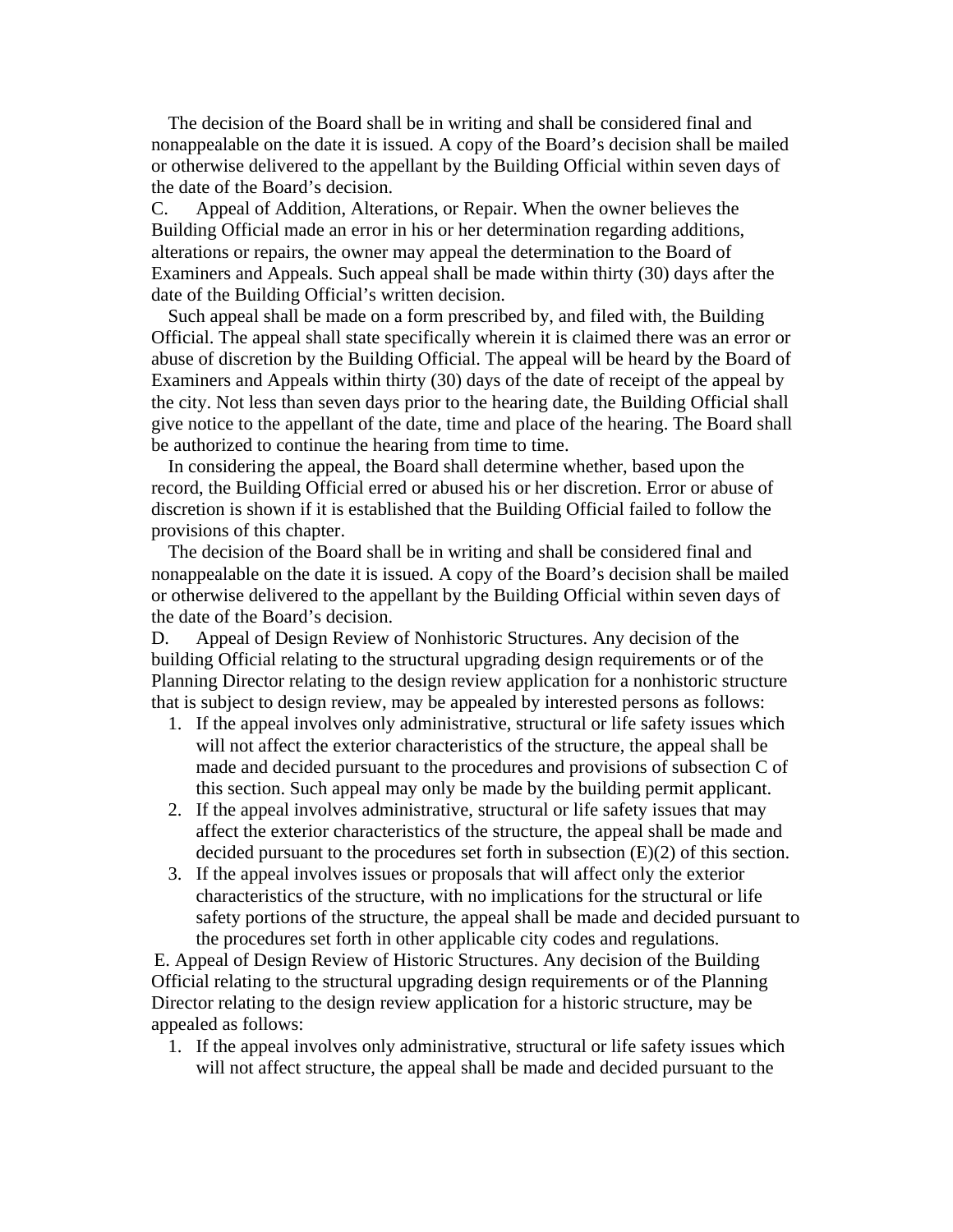procedures and provisions of subsection C of this section. Such appeals may only be made by the building permit applicant.

- 2. If the appeal involves administrative, structural or life safety issues that may affect the exterior or historic characteristics of the structure, the appeal may be taken by any interested person and shall be made and decided pursuant to the following procedure:
	- a. Appeals to the Board of Earthquake Appeals for Historic Structures shall be made within fifteen (15) days after the date of a decision by the Building Official or Planning Director. The Building Official's and Planning Director's decision shall be considered final, if no appeal is taken within the fifteen (15) day appeal period. Thereafter no appeal shall be allowed.
	- b. Such appeal shall be made on a form prescribed by the Planning Director and shall be filed with the Planning Director. The appeal shall state specifically wherein it is claimed there was an error of discretion by the Planning Director or Building Official. Upon receipt of the appeal, the Planning Director shall place the matter on the agenda of the next available meeting of the Board of Earthquake Appeals for Historic Structures. Not less than seven days prior to the hearing date, the Planning Director shall give notice to the appellant and to the owner if different from the appellant specifying the date, time and place of the hearing.
	- c. In considering the appeal, the Board shall determine whether, based upon the record, the Building Official or Planning Director erred or abused his or her discretion. Error or abuse or discretion is shown if it is established that the Building Official or Planning Director failed to follow the provisions of this chapter.

d. The decision of the Board shall be made in writing, shall be nonappealable and shall be considered final on the date it is issued. A copy of the Board's decision shall be mailed or otherwise delivered to the appellant and to the owner if different from the appellant by the Planning Director within seven days of the date of the Board's decision.

E. Appeal of Noncompliance Penalties and Action. Any decision by the Building Official to impose penalties or take actions in the event of any failure to comply with the requirements of this chapter may be appealed by the owner or the owner's agent to the Board of Examiners and Appeals. Any such appeal shall be made within thirty (30) days of the date of the Building Official's mailing of notification. The appeal shall be made on a form approved by the Building Official and shall show how the Building Official has either committed an error or has abused his or her discretion.

In considering the appeal, the Board shall determine whether, based upon the record, the Building Official erred or abused his or her discretion. The decision of the Board shall be in writing and shall be final. The certificate of occupancy will not be revoked until the decision of the Board is final and in writing. (Prior code § 18-6.16)

### **15.28.170 Recovery of penalties.**

The penalties imposed on the building owner shall be assessed against the real property subject to this chapter and shall, if addition, be an obligation of the owner of the subject property. In the event the owner of a building is a group of individuals, firms, or other entities or any combination thereof, the obligation imposed by this section shall be joint and several. The Building Official shall give the owner of such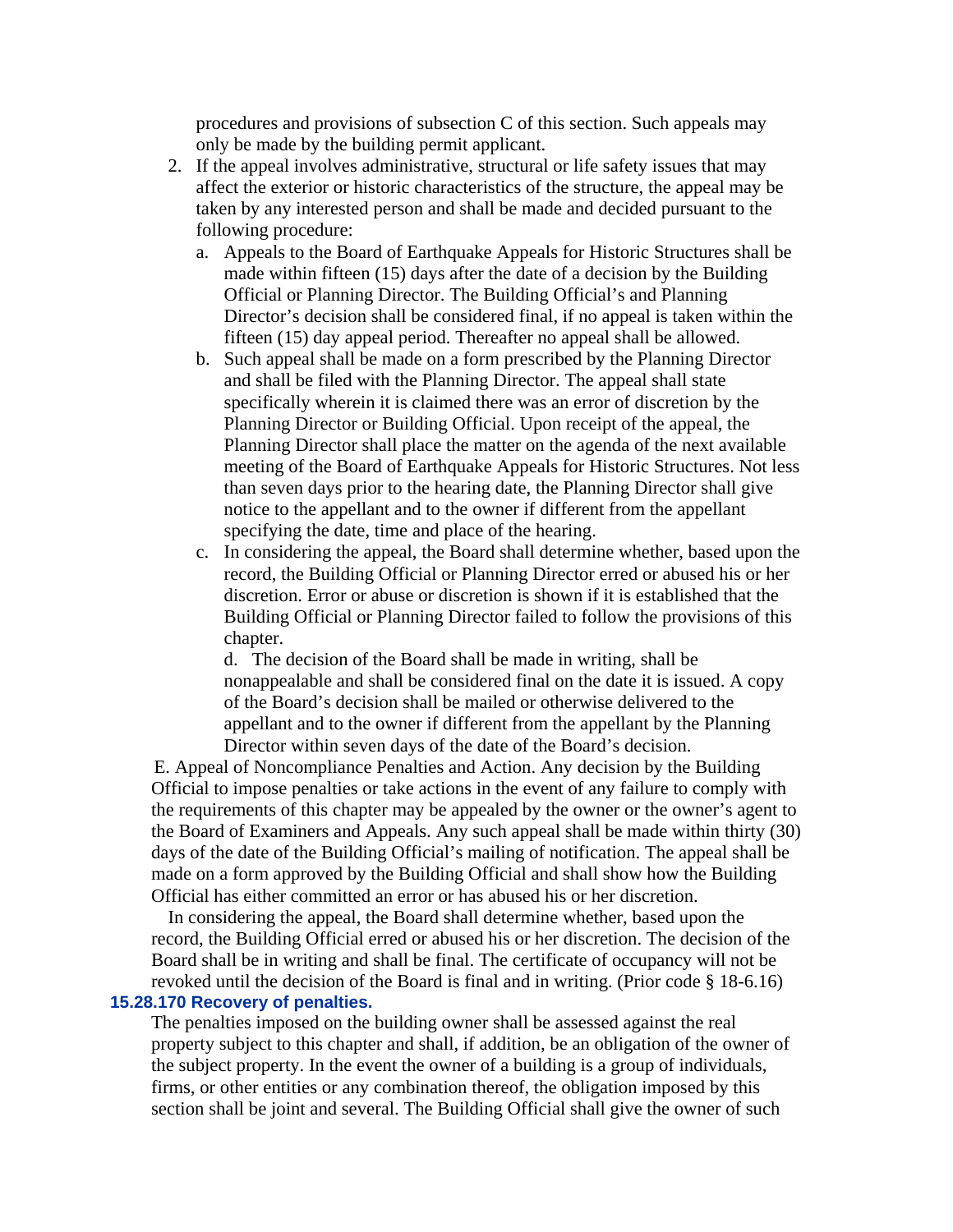premises a written notice showing the amount of the fine and requesting payment thereof. If the amount of such fine is not paid to the Building Official within thirty (30) days after the date of such notice, the Building Official shall forward a report of the penalties to the City Council for confirmation.

The property owner shall be given at least fifteen (15) days' written notice of the confirmation hearing before the City Council. The amount of the penalties shall be confirmed by the City Council, unless the City Council finds, based upon evidence in the record, that the Building Official erred in imposing or in computing the amount of the penalty. If such error is found, the City Council may modify the amount of the penalty, as warranted.

Upon confirmation of the penalty, the City Council shall direct the Building Official to record in the Office of the County Recorder of the county of Alameda, state of California, a certificate substantially in the following form:

# **Notice of Special Assessment Plan**

Pursuant to Chapter 15.28 of the Oakland Municipal Code, the penalty of \_\_\_\_\_\_\_\_\_ was assessed by the Building Official, and confirmed by the Oakland City Council, against the described real property and said amount has not been paid, in full, and the City of Oakland does hereby claim a special assessment lien upon the hereinafter described real property in said amount; the same shall be a lien upon said real property until said sum has been paid in full. The real property herein above mentioned and upon which a lien is claimed is that certain parcel of land lying and being in the City of Oakland, County of Alameda, State of California and particularly described as follows to wit:

(Insert Description of Property) Dated This  $\frac{1}{\sqrt{2\pi}}$  day of  $\frac{1}{\sqrt{2\pi}}$ , in the year  $\frac{1}{\sqrt{2\pi}}$ 

Building Official

\_\_\_\_\_\_\_\_\_\_\_\_\_\_\_\_\_\_\_\_\_\_\_\_\_ \_\_\_\_\_\_\_\_\_\_\_\_\_\_\_\_\_\_\_\_\_\_\_\_\_

\_\_\_\_\_\_\_\_\_\_\_\_\_\_\_\_\_\_\_\_\_\_\_\_\_

Such lien attaches upon recordation of the notice of special assessment lien. The description of the parcel in the notice of lien shall be that used for the same parcel as the County assessor's map book for the current year. The County Assessor shall enter each assessment on the county tax roll opposite the affected parcel of land. The amount of the assessment shall be collected and shall be subject to the same penalties and the same procedures for foreclosure and sale, in case of delinquencies, as provided for ordinary municipal taxes. (Prior code § 18-6.17)

#### **15.28.180 Remedies.**

It is unlawful for the owner of any building within the scope of this chapter to violate any provision of this chapter.

In addition to the penalties in Section 15.28.150 the following remedies are available to the city and may be imposed independently or in combination with each other at the sole discretion of the Building Official, unless otherwise noted herein.

A. Maintenance of a potentially hazardous URM building beyond the time specified in Section 15.28.070C for completion of upgrades to such building shall be and is declared a public nuisance.